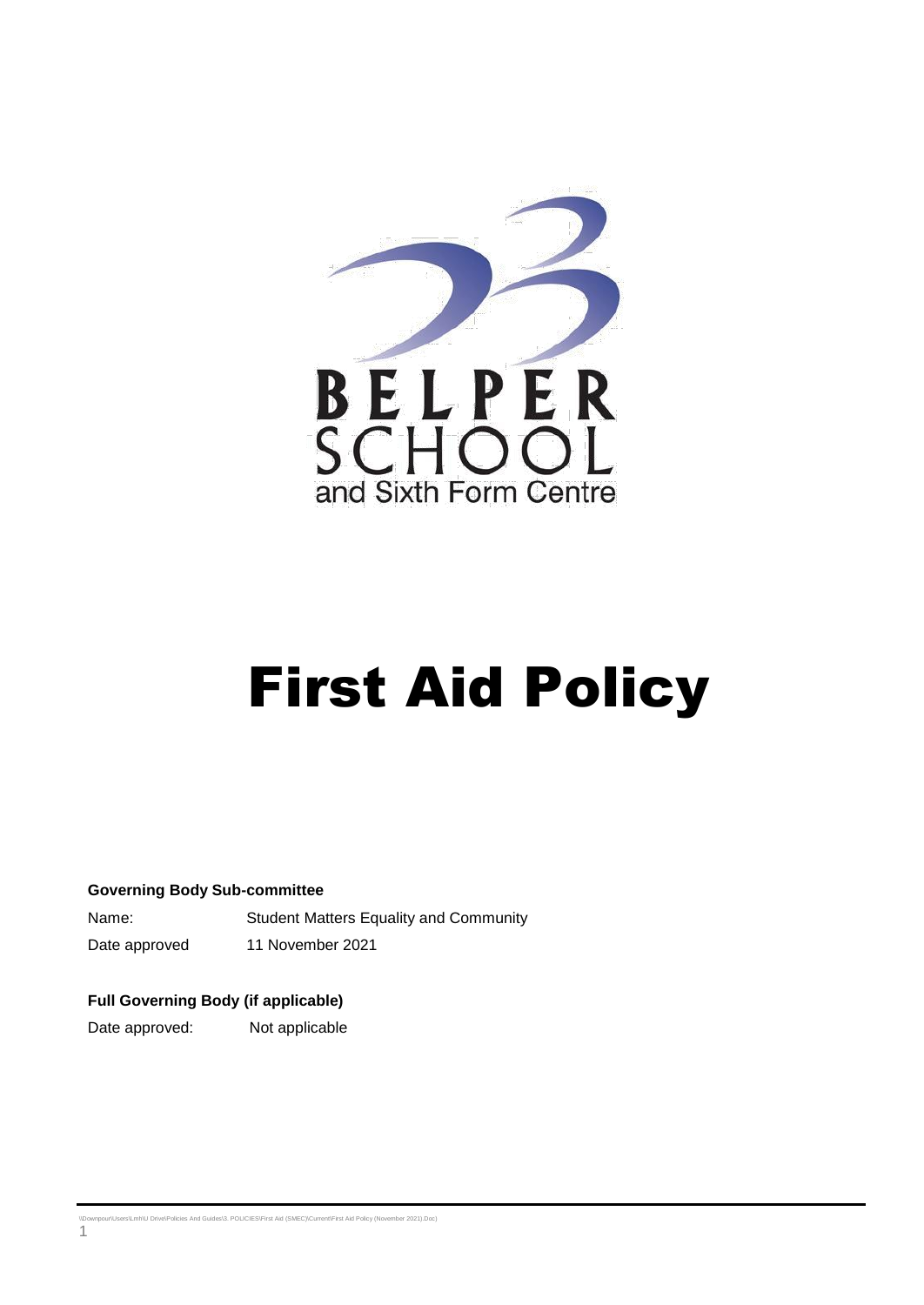## **Contents**

## <span id="page-1-0"></span>**1. Aims**

The aims of our first aid policy are to:

- Ensure the health and safety of all staff, pupils and visitors
- Ensure that staff and governors are aware of their responsibilities with regards to health and safety
- Provide a framework for responding to an incident and recording and reporting the outcomes

## <span id="page-1-1"></span>**2. Legislation and guidance**

This policy is based on advice from the Department for Education on [first aid in schools,](https://www.gov.uk/government/publications/first-aid-in-schools) [health and safety in](https://www.gov.uk/government/publications/health-and-safety-advice-for-schools)  [schools](https://www.gov.uk/government/publications/health-and-safety-advice-for-schools) and [actions for schools during the coronavirus outbreak,](https://www.gov.uk/government/publications/actions-for-schools-during-the-coronavirus-outbreak) and the following legislation:

- [The Health and Safety \(First Aid\) Regulations 1981,](http://www.legislation.gov.uk/uksi/1981/917/regulation/3/made) which state that employers must provide adequate and appropriate equipment and facilities to enable first aid to be administered to employees, and qualified first aid personnel
- [The Management of Health and Safety at Work Regulations 1992,](http://www.legislation.gov.uk/uksi/1992/2051/regulation/3/made) which require employers to make an assessment of the risks to the health and safety of their employees
- [The Management of Health and Safety at Work Regulations 1999,](http://www.legislation.gov.uk/uksi/1999/3242/contents/made) which require employers to carry out risk assessments, make arrangements to implement necessary measures, and arrange for appropriate information and training
- [The Reporting of Injuries, Diseases and Dangerous Occurrences Regulations \(RIDDOR\) 2013,](http://www.legislation.gov.uk/uksi/2013/1471/schedule/1/paragraph/1/made) which state that some accidents must be reported to the Health and Safety Executive (HSE), and set out the timeframe for this and how long records of such accidents must be kept
- [Social Security \(Claims and Payments\) Regulations 1979,](http://www.legislation.gov.uk/uksi/1979/628) which set out rules on the retention of accident records
- > [The School Premises \(England\) Regulations 2012,](http://www.legislation.gov.uk/uksi/2012/1943/regulation/5/made) which require that suitable space is provided to cater for the medical and therapy needs of pupils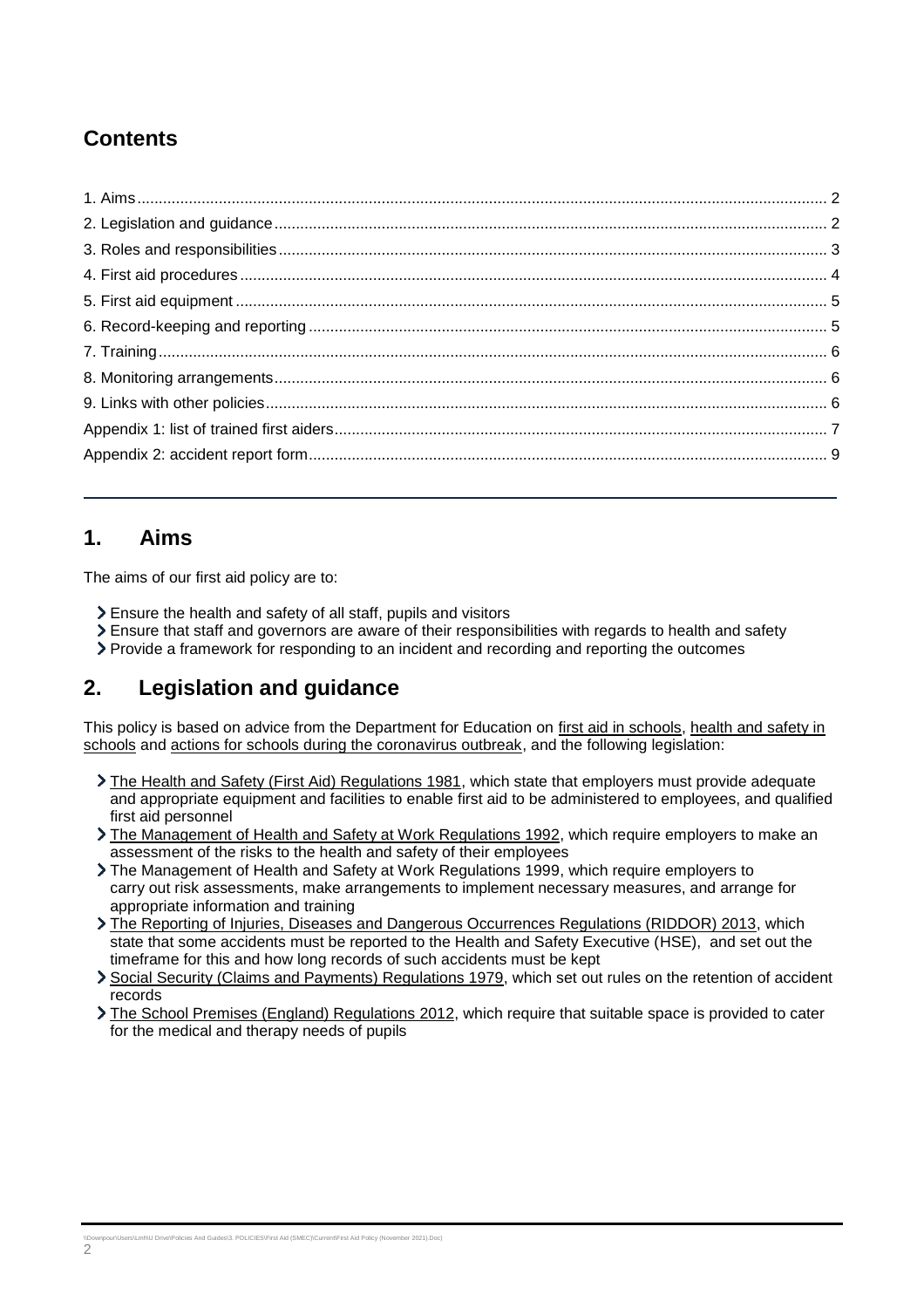## <span id="page-2-0"></span>**3. Roles and responsibilities**

#### **3.1 Appointed person(s) and first aiders**

The school's appointed persons (Medical Welfare Assistant(s)) are listed at Appendix 1. They are responsible for:

- Taking charge when someone is injured or becomes ill
- Ensuring there is an adequate supply of medical materials in first aid kits, and replenishing the contents of these kits
- Ensuring that an ambulance or other professional medical help is summoned when appropriate

First aiders are trained and qualified to carry out the role (see section 7) and are responsible for:

- Acting as first responders to any incidents; they will assess the situation where there is an injured or ill person, and provide immediate and appropriate treatment
- Sending pupils home to recover, where necessary
- Filling in an accident report on the same day, or as soon as is reasonably practicable, after an incident (see the template in appendix 2)
- $\triangleright$  Keeping their contact details up to date

Our school's appointed person(s) and first aiders are listed in appendix 1. Their names will also be displayed prominently around the school and they will wear a First Aid badge attached to their school lanyard.

#### **3.2 The governing body**

The governing body has ultimate responsibility for health and safety matters in the school, but delegates operational matters and day-to-day tasks to the headteacher and staff members.

#### **3.4 The headteacher**

The headteacher is responsible for the implementation of this policy, including:

- Ensuring that an appropriate number of appointed persons and/or trained first aid personnel are present in the school at all times
- Ensuring that first aiders have an appropriate qualification, keep training up to date and remain competent to perform their role
- Ensuring all staff are aware of first aid procedures
- Ensuring appropriate risk assessments are completed and appropriate measures are put in place
- Undertaking, or ensuring that managers undertake, risk assessments, as appropriate, and that appropriate measures are put in place
- Ensuring that adequate space is available for catering to the medical needs of pupils
- Reporting specified incidents to the HSE when necessary (see section 6)

#### **3.5 Staff**

School staff are responsible for:

- Ensuring they follow first aid procedures
- Ensuring they know who the first aiders in school are and how to contact them
- Ensure they are aware of the location of first aid equipment
- Completing accident reports (see appendix 2) for all incidents they attend to where a first aider/appointed person is not called. This also includes instances where staff sustain injury at work.
- Informing the headteacher or their manager of any specific health conditions or first aid needs, or if they have any concerns regarding the provision of first aid facilities in the workplace.

#### **3.6 Students**

Students will be made aware of how to call for first aid should a member of staff be involved in an accident or fall ill and require emergency assistance.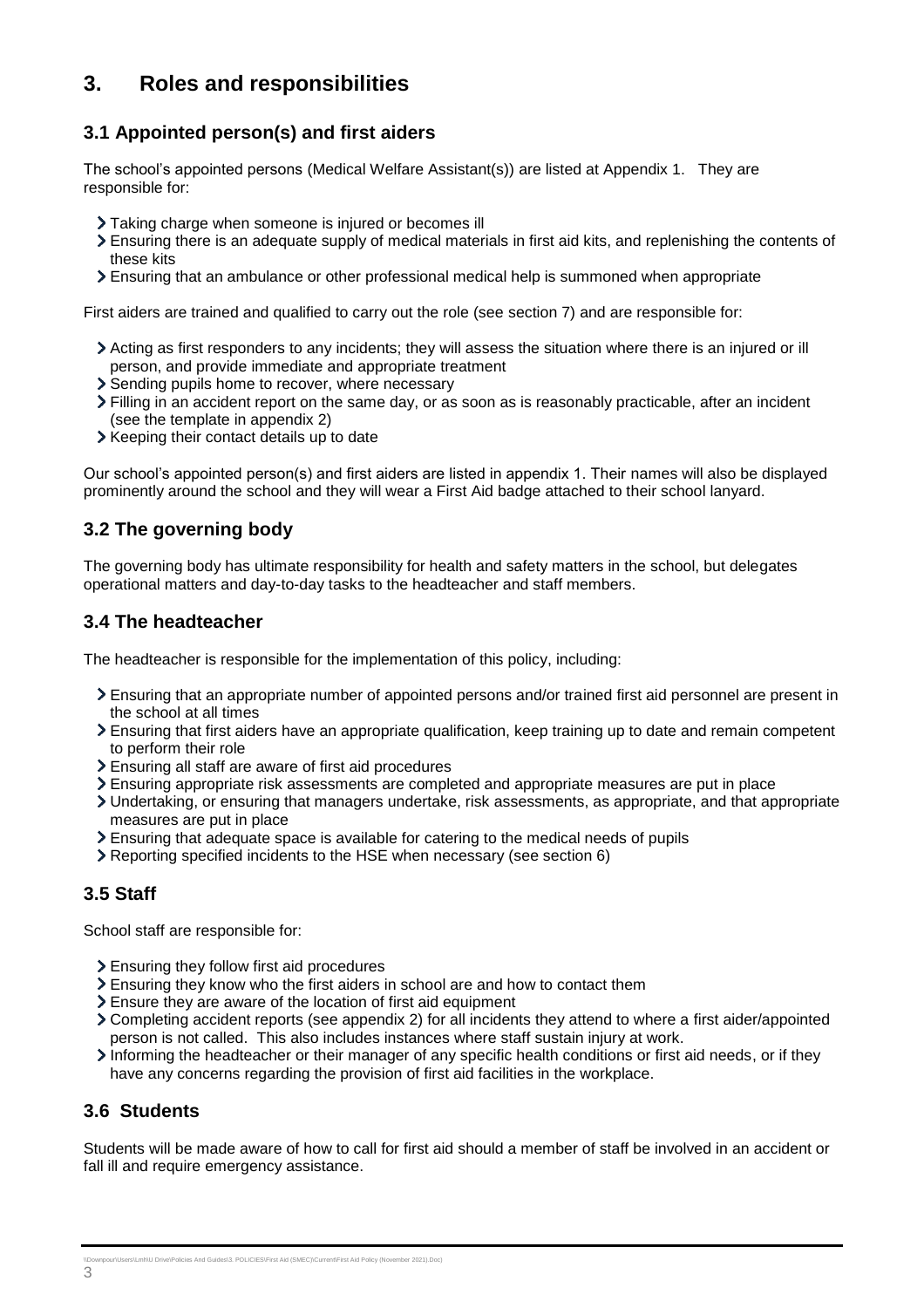## <span id="page-3-0"></span>**4. First aid procedures**

#### **4.1 In-school procedures**

In the event of an accident resulting in injury:

- The closest member of staff present will assess the seriousness of the injury or illness and seek the assistance of a qualified first aider (usually the Medical Welfare Assistant on Duty) who will provide the required first aid treatment
- The first aider, if called, will assess the injury/illness and decide if further assistance is needed from a colleague or the emergency services. They will remain on scene until help arrives
- The first aider will also decide whether the injured/ill person should be moved or placed in a recovery position
- If the first aider judges that a student or member of staff is too unwell to remain in school, parents/carers/staff emergency contact will be contacted and asked to arrange collection of the student/member of staff who is unwell. Upon their arrival, the first aider will recommend next steps to the person collecting them.
- If emergency services are called, the Medical Welfare Assistant or member of the School Office team will contact parents/carers/staff emergency contact immediately
- The Medical Welfare Assistant will ..
- o For students: make an entry on the school's MIS along with details of an accident form if completed
- o For staff: ensure that an accident form is completed and that this is retained on the member of staff's personnel file.

**During coronavirus**: first aiders will follow Health and Safety Executive (HSE) guidance for [first aid during](https://www.hse.gov.uk/coronavirus/first-aid-and-medicals/first-aid-certificate-coronavirus.htm)  [coronavirus.](https://www.hse.gov.uk/coronavirus/first-aid-and-medicals/first-aid-certificate-coronavirus.htm) They will try to assist at a safe distance from the casualty as much as possible, wear appropriate PPE and minimise the time they share a breathing zone. Treating any casualty properly will be the first concern. Where it is necessary for first aid provision to be administered in close proximity, those administering it will pay particular attention to sanitation measures immediately afterwards including washing their hands.

#### **4.2 Off-site proced**u**res**

When taking students off the school premises, staff will ensure they always have the following:

- Access to a mobile phone
- > A portable first aid kit
- Information about the specific medical needs of pupils
- > Parent/Carer contact details

Risk assessments will be completed by the Trip Organiser prior to any educational visit that necessitates taking pupils off school premises.

There will always be at least one appointed person to undertake first aid on category 1 and 2 trips and visits. For category 3 trips, a qualified first aider must be in attendance.

**During coronavirus**: we will take account of any government advice in relation to educational visits during the coronavirus pandemic.

Please refer to the Offsite Trips and Visits Policy for further guidance.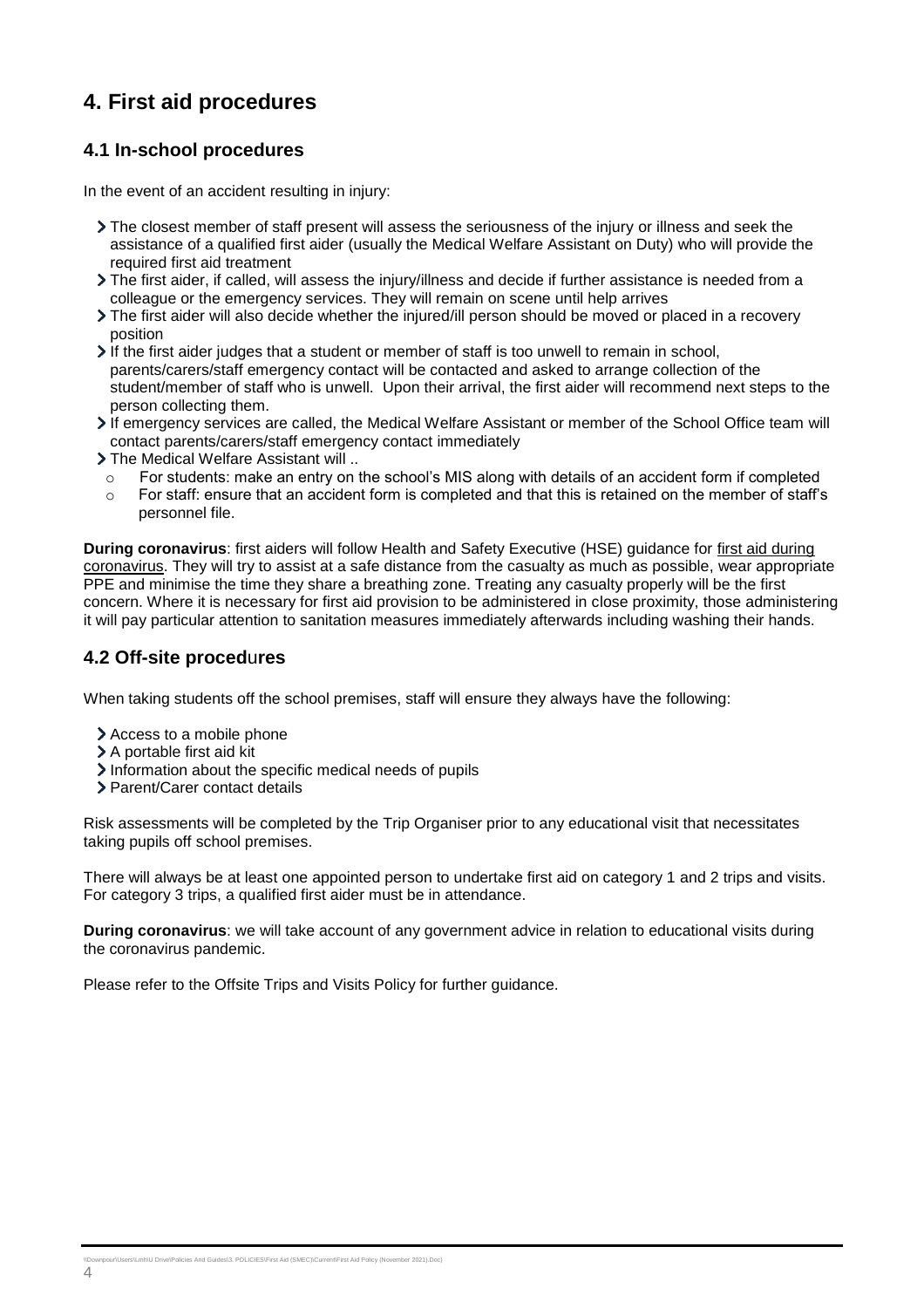## <span id="page-4-0"></span>**5. First aid equipment**

#### **5.1 First Aid Kits**

A typical first aid kit in our school will include the following:

- A leaflet with general first aid advice
- Plasters assorted sizes
- > 2 x sterile eye pads
- 4 individually wrapped triangular bandages
- **>** 6 safety pins
- 6 medium wound dressings (sterile)
- 2 large wound dressings (sterile)
- 2 extra-large wound dressings (sterile)
- Disposable gloves and aprons
- Moist cleaning wipes (individually wrapped and sterile)

[Note: Click here to view/download HSE Basic Advice on First Aid at Work leaflet.](https://www.hse.gov.uk/pubns/indg347.pdf)

No medication is kept in first aid kits.

First aid kits are stored in:

- > The medical room
- > The school office
- > All Faculty Offices
- Kitchen area
- Caretaker's room

#### **5.2 Automatic External Defibrillator**

The school has an Automatic External Defibrillator (AED) with sufficient staff trained to ensure that the defibrillator is able to be used at any time the school is open. The AED is located in the School Office and is accessible at all times. It is checked regularly and a log of checks is kept.

## <span id="page-4-1"></span>**6. Record-keeping and reporting**

#### **6.1 First aid and accident record book**

- An accident form will be completed by the first aider/relevant member of staff on the same day or as soon as possible after an incident resulting in an injury
- As much detail as possible should be supplied when reporting an accident, including all of the information included in the accident form at appendix 2
- A copy of the accident report form will also be added to the student's educational record by the Medical Welfare Assistant.
- Records held in the first aid and accident book will be retained by the school in accordance with Derbyshire County Council Records Retention Guidance.

#### **6.2 Reporting to the HSE**

The Medical Welfare Assistant will keep a record of any accident which results in a reportable injury, disease, or dangerous occurrence as defined in the RIDDOR 2013 legislation (regulations 4, 5, 6 and 7). The Medical Welfare Assistant will report these to the Health and Safety Executive as soon as is reasonably practicable and in any event within 10 days of the incident.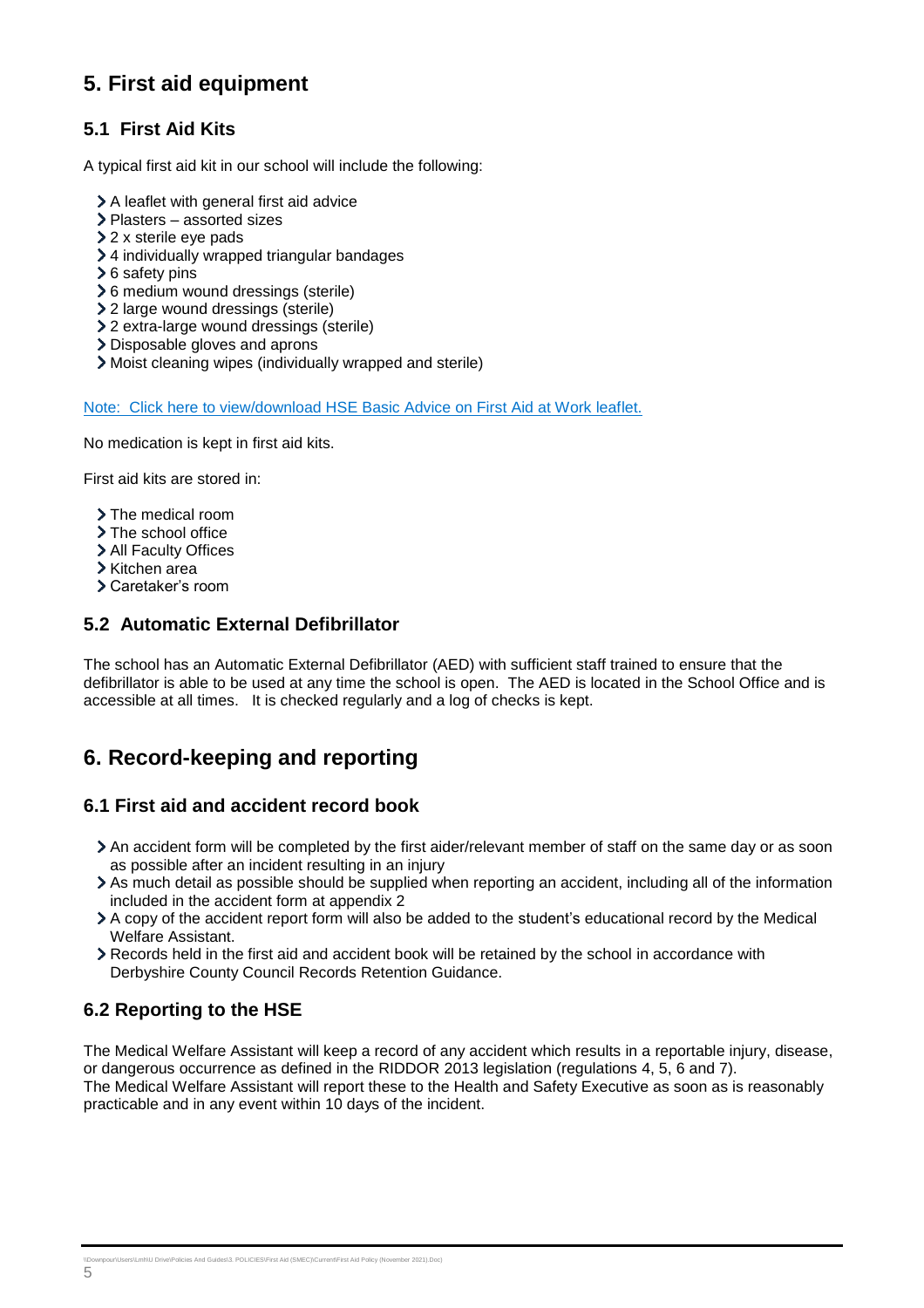Reportable injuries, diseases or dangerous occurrences include:

#### > Death

- Specified injuries, which are:
	- Fractures, other than to fingers, thumbs and toes
	- Amputations
	- Any injury likely to lead to permanent loss of sight or reduction in sight
	- Any crush injury to the head or torso causing damage to the brain or internal organs
	- Serious burns (including scalding)
	- Any scalding requiring hospital treatment
	- Any loss of consciousness caused by head injury or asphyxia
	- Any other injury arising from working in an enclosed space which leads to hypothermia or heat-
	- induced illness, or requires resuscitation or admittance to hospital for more than 24 hours
- Injuries where an employee is away from work or unable to perform their normal work duties for more than 7 consecutive days (not including the day of the incident)
- Where an accident leads to someone being taken to hospital
- Near-miss events that do not result in an injury, but could have done. Examples of near-miss events relevant to schools include, but are not limited to:
	- The collapse or failure of load-bearing parts of lifts and lifting equipment
	- The accidental release of a biological agent likely to cause severe human illness
	- The accidental release or escape of any substance that may cause a serious injury or damage to health
	- An electrical short circuit or overload causing a fire or explosion

Information on how to make a RIDDOR report is available here: [How to make a RIDDOR report, HSE](http://www.hse.gov.uk/riddor/report.htm) http://www.hse.gov.uk/riddor/report.htm

## <span id="page-5-0"></span>**7. Training**

All school staff are able to undertake first aid training if they would like to.

All first aiders must have completed a training course, and must hold a valid certificate of competence to show this. The school will keep a register of all trained first aiders, what training they have received and when this is valid until.

Staff are encouraged to renew their first aid training when it is no longer valid.

## <span id="page-5-1"></span>**8. Monitoring arrangements**

This policy will be reviewed by the School Office Manager on an annual basis. At every review, the policy will be approved by the full governing body.

## <span id="page-5-2"></span>**9. Links with other policies**

This first aid policy is linked to the:

- > Health and safety policy
- > Offsite Trips and Visits policy
- > Administration of Medicines Policy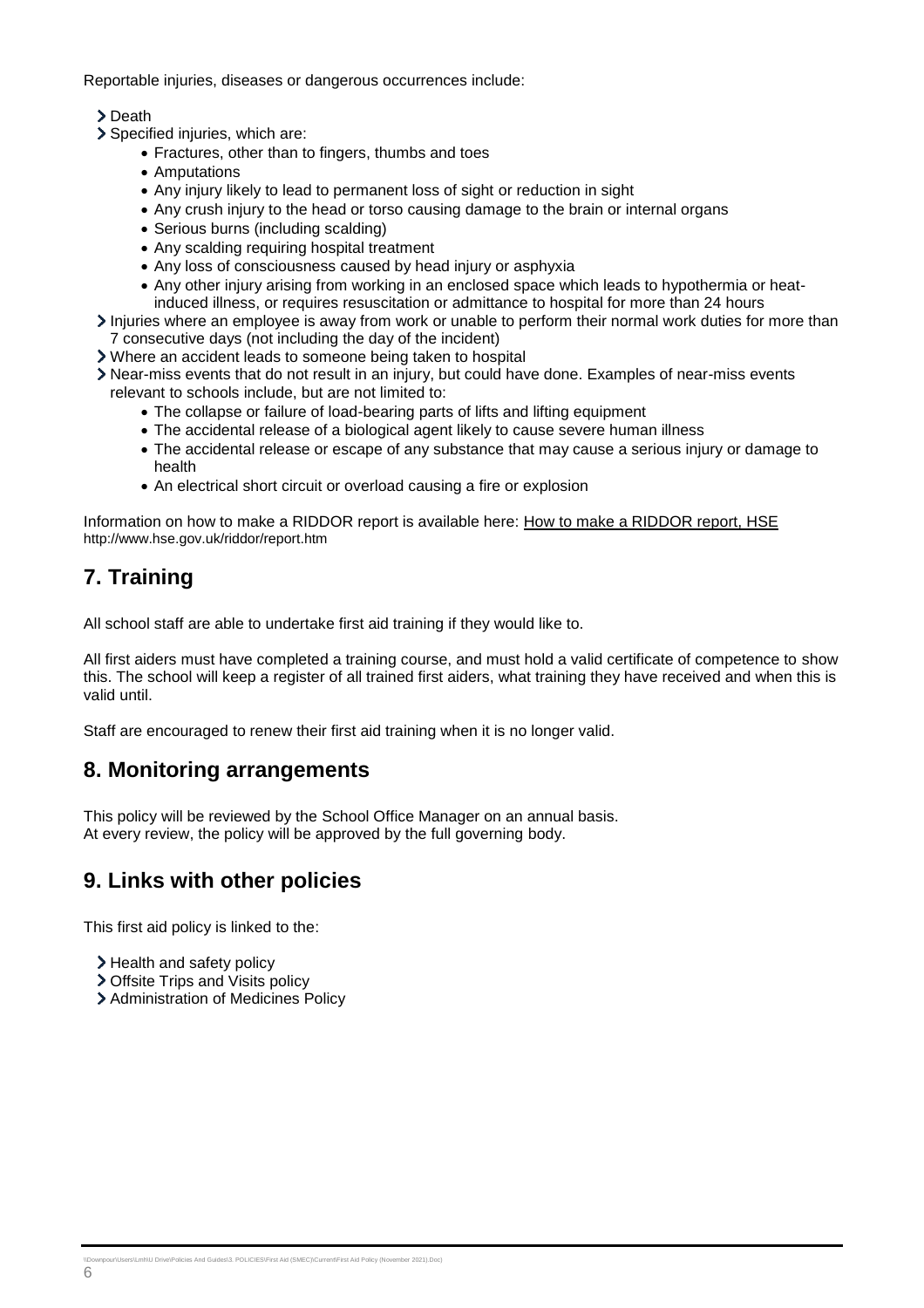## <span id="page-6-0"></span>**Appendix 1: Medical Welfare Assistant and List of trained first aiders**

#### **Medical Welfare Assistant - First Aid at Work qualified**

| <b>Name</b>      | <b>Faculty</b>        | <b>Expiry Date</b> |
|------------------|-----------------------|--------------------|
| Jacqui MacArthur | Admin - School Office | 17.12.2022         |

#### **First Aid at Work qualified**

| <b>Name</b>    | <b>Faculty</b>        | <b>Expiry Date</b> |
|----------------|-----------------------|--------------------|
| Deborah Culley | Admin - School Office | 06.02.2023         |
| Jill Gurney    | Admin - School Office | 06.02.2023         |
| Lynne Horder   | Admin - School Office | 24.01.2023         |

#### **Emergency First Aid at Work qualified**

| <b>Name</b>           | <b>Faculty</b>            | <b>Expiry Date</b> |
|-----------------------|---------------------------|--------------------|
| Sarah Jane Bettany    | Tech                      | 15.10.2023         |
| <b>John Bolton</b>    | Tech                      | 15.10.2023         |
| <b>Matthew Boyle</b>  | PE                        | 18.06.2024         |
| Leanne Carter         | <b>PE</b>                 | 09.11.2023         |
| Georgina Cotterill    | Admin - School Office     | 21.10.2024         |
| Neil Fordham          | Science                   | 14.07.2024         |
| Jeanette Gascoyne     | <b>Cover Supervisor</b>   | 20.09.2024         |
| David Grace           | Caretakers                | 02.06.2024         |
| Lisa Lee              | English                   | 30.01.2024         |
| Al Lomas              | Caretakers                | 16.08.2024         |
| <b>Mike Marson</b>    | <b>Humanities</b>         | 20.09.2024         |
| Rebecca Northage      | <b>PE</b>                 | 24.10.2022         |
| <b>Helen Radford</b>  | <b>Attendance Officer</b> | 01.10.2023         |
| <b>Marie Reeves</b>   | Kitchen                   | 14.07.2024         |
| <b>Jody Shipley</b>   | Art                       | 07.07.2024         |
| David Singleton       | Caretakers                | 14.07.2024         |
| <b>Ben Stephenson</b> | Science                   | 11.03.2023         |
| Kelly Underwood       | Caretakers                | 18.06.2024         |
| <b>Ashley Welch</b>   | Admin - School Office     | 01.10.2023         |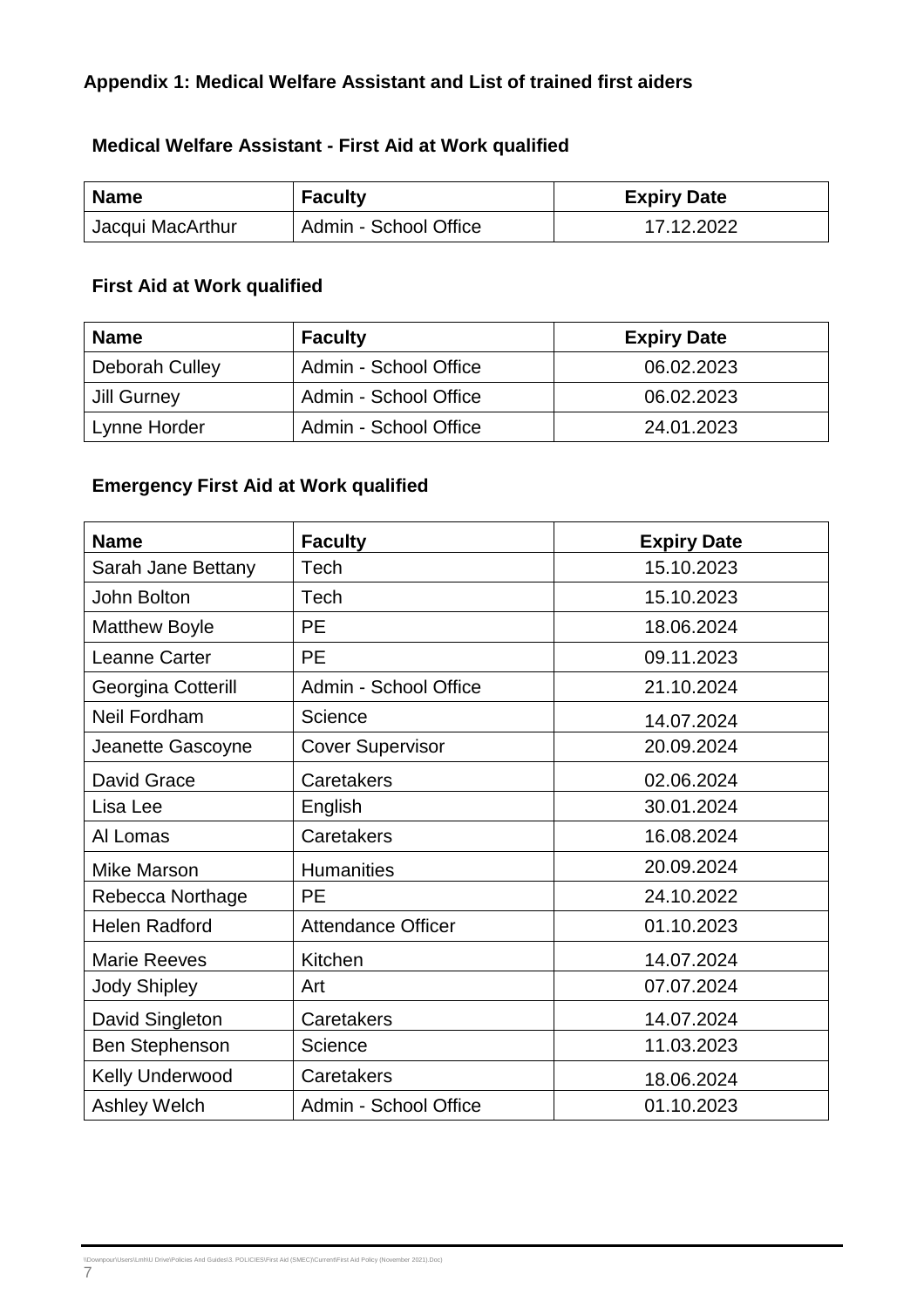# **Other First Aid qualifications held**

|                       | <b>Faculty</b> | <b>Certification</b>                                   | <b>Expiry Date</b> |
|-----------------------|----------------|--------------------------------------------------------|--------------------|
| Benjamin Stevenson    | Science        | Wilderness First Aid (High<br>Peak First Aid Training) | 11/03/2023         |
| <b>Robert Morrell</b> | <b>Maths</b>   | Wilderness First Aid (High<br>Peak First Aid Training) | 14/03/2021         |